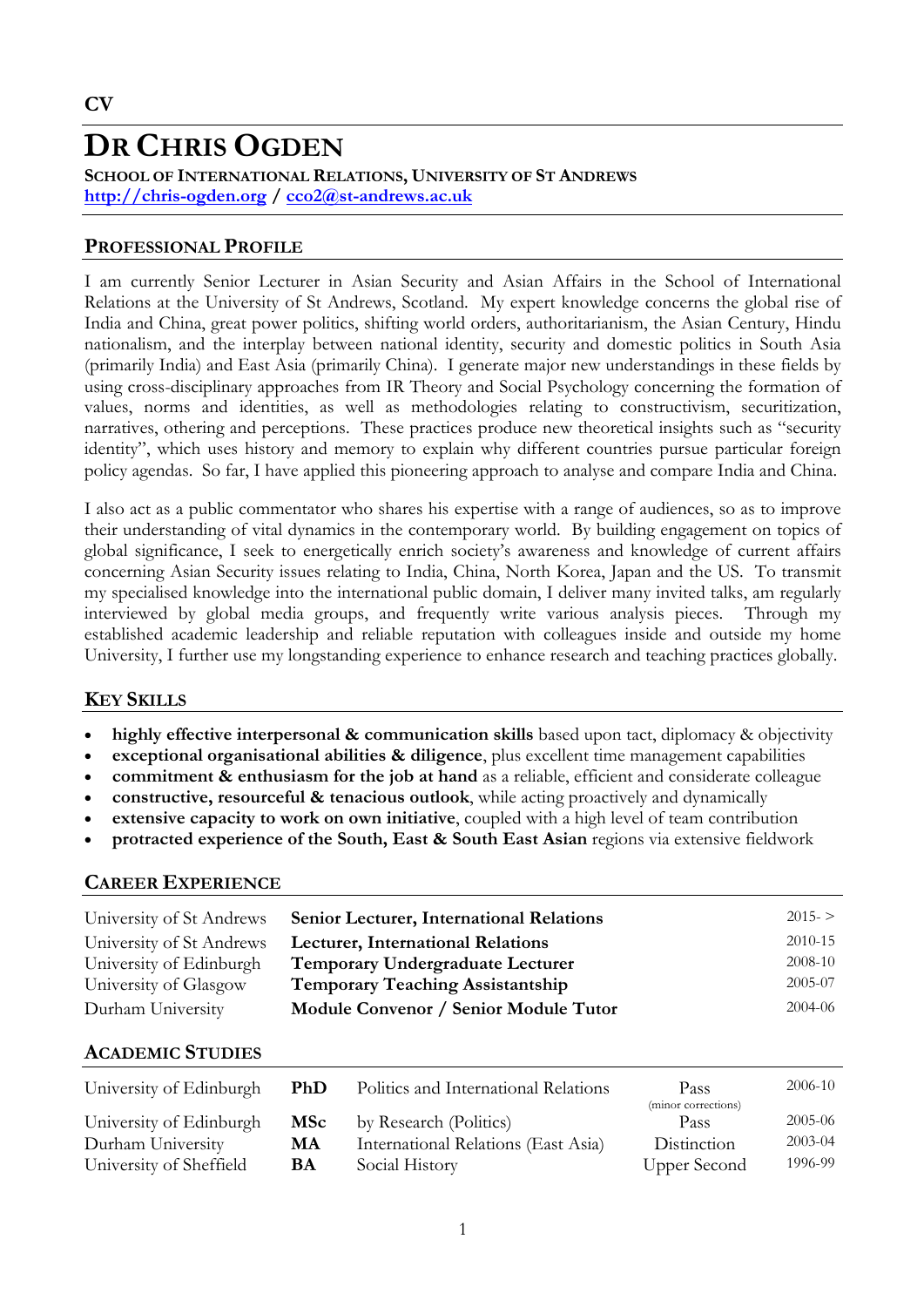# **MONOGRAPHS / EDITED BOOKS** *(see https://chris-ogden.org/books/)*

- (2023) (ed.) **Global India: The Pursuit of Influence and Status** (London: Routledge). *[a 15 Chapter, 115,000 word volume] [under contract]*
- (2022) **The Authoritarian Century: China's Rise and the Demise of the Liberal International Order** (Bristol: Bristol University Press). *[forthcoming, in print September 2022]*
- (2020) **Great Power Attributes: A Compendium of Historical Data** (Edinburgh: Fifth Hammer).
- (2019) **A Dictionary of India's Politics & International Relations** (Oxford: Oxford UP).
- (2019) **A Dictionary of China's Politics & International Relations** (Oxford: Oxford UP).

(2017) **Indian National Security** (New Delhi: Oxford UP).

- *'... an elegant and insightful introduction; ... a necessary primer for anyone interested in contemporary India's nation building at home and expanding international role' (C. Raja Mohan, Carnegie India)*
- *'... an intelligent overview of India's national security, ... keys us into the framing, drivers, challenges, and instruments ... with sophistication and good sense' (Kanti Bajpai, National University of Singapore)*
- *'... the go-to book for students and scholars of Indian national security, and indeed for anyone with an interest in India as a rising power' (Manjeet S. Pardesi, Victoria University of Wellington)*

(2017) **China & India: Asia's Emergent Great Powers** (Cambridge: Polity). *[translated into Korean]*

- *'... well-versed in the academic literature of international relations theory and practice; ... for the reader wanting a comprehensive ... review of China and India in the contemporary international system, this book certainly passes muster' (Lawrence R. Sullivan, in Journal of Chinese Political Science)*
- *'... Ogden demonstrates an extraordinary mastery of the subject. His magisterial analysis makes a unique and invaluable contribution to the field' (Sumit Ganguly, Indiana University at Bloomington)*
- <sup>4</sup>... an indispensable guide to how China  $\mathcal{Q}^*$  India will transform 21st century IR; ... rightly argues (that) their *distinctive political identities will shape their foreign policy' (Ian Hall, Griffith University)*

#### (2016) (ed.) **New South Asian Security: Six Core Relations for Regional Stability** (New Delhi: Orient BlackSwan).

- *'... makes a compelling case for ... a makeover in adversarial thinking. Such Ogden-initiated thinking needs (to) be furthered through creatively charting the path forward' (Ali Ahmed, in The Book Review)*
- *'... an alternative inter-subjective understanding of South Asian security; ... do(es) a remarkable job of underlining important theoretical strands' (Medha Bisht, South Asian University, in Strategic Analysis)*
- *'... a new approach that inspire(s) upcoming scholars*  $\mathcal{O}^*$  *academics to explore unconventional methods in their studies & analyses' (S.D. Muni, in India Quarterly)*

### (2014) **Indian Foreign Policy: Ambition and Transition** (Cambridge: Polity). *[translated into Turkish]*

- <sup>4</sup>... an excellent comprehensive textbook; ... arguably the best introduction to Indian foreign policy available for *readers today' (Rahul Mukherji, Heidelberg University, in Pacific Affairs Review)*
- *'... classic textbooks are still rare, ... a sophisticated, highly readable account ... (that is) bound to become the new standard textbook' (Arndt Michael, University of Friedburg, in Political Studies Review)*
- *'... systematic & original, ... required reading, ... a more profound understanding of the dynamics & drivers of India's foreign policy' (Simona Vittorini, SOAS, in Commonwealth*  $\mathcal{O}$  *Comparative Politics)*

### (2014) **Hindu Nationalism and the Evolution of Contemporary Indian Security: Portents of Power** (Delhi: Oxford UP).

- *'... by far the ablest study on the Parivar's priorities on Indian security. His conclusion seems almost prophetic' (A.G. Noorani, in Frontline)*
- *'...offers a detailed theoretical apparatus ... (and) helps shift our understanding, ... meticulous ... persuasive ... (and) convincing' (Pallavi Raghavan, Centre for Policy Research, in India Seminar)*
- *'... until now, the assessment of the BJP policy has been impressionistic, ... Ogden's work is a start in treating the subject with the seriousness it deserves' (Rajesh Rajagopalan, JNU, in The Book Review)*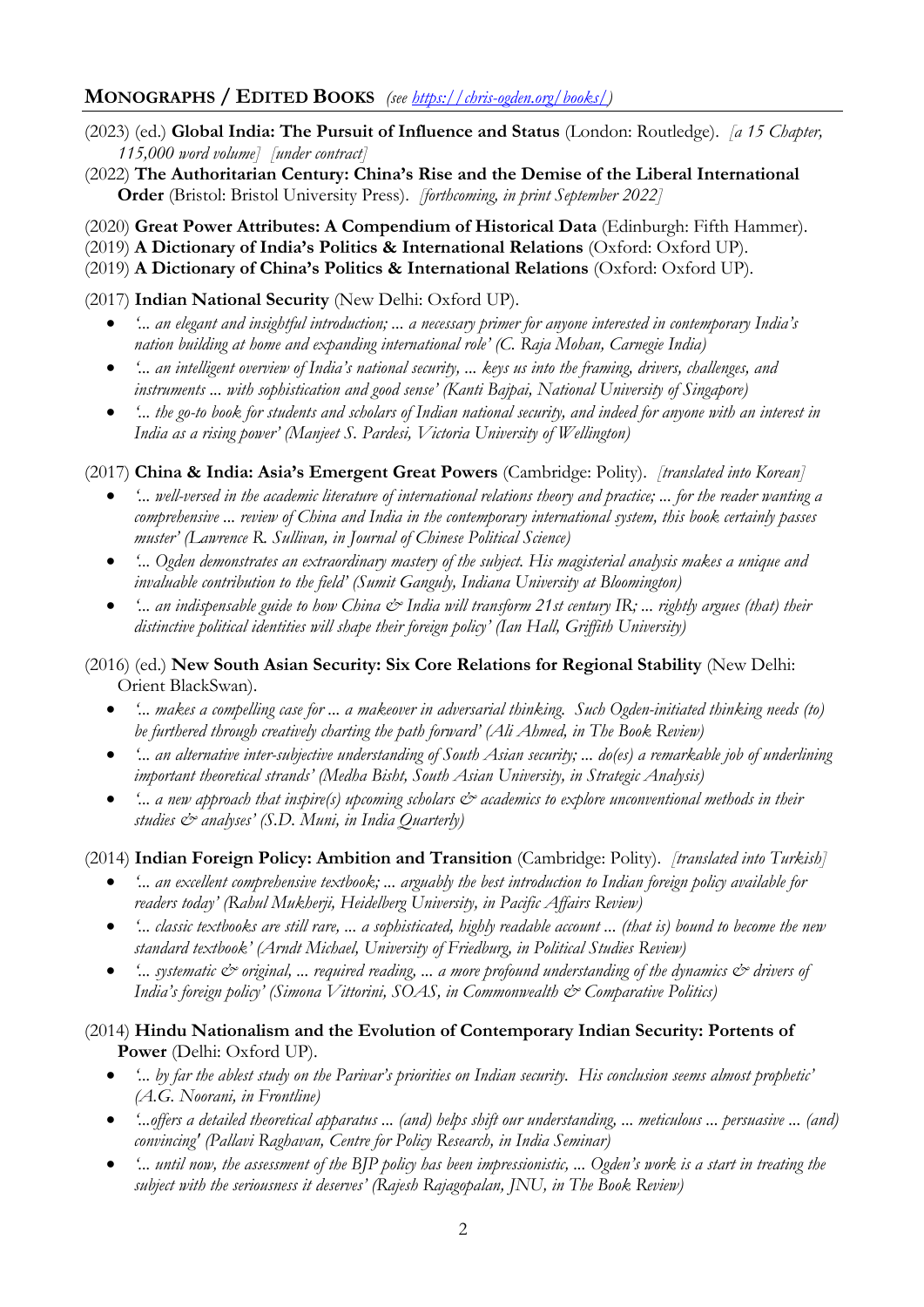#### (2013) (ed.) **Handbook of China's Governance and Domestic Politics** (London: Routledge).

- *'... an excellent handbook ... I do not know of a book that better fulfils this goal, ... a smorgasbord of concise, engaging and accessible chapters' (Teresa Wright, California State University, in Pacific Affairs)*
- *'... laudable and ambitious, ... heartily recommended as an introduction ... and as an excellent overview of the relevant issues and institutions' (Jens Hein, Chatham House, in International Affairs)*

#### **PEER-REVIEWED JOURNAL ARTICLES** *(see https://chris-ogden.org/my-writing/)*

- (202X) 'India-ASEAN Relations: The Utility and Limits of a Norm-Based Approach', **International Studies**. *[revised and re-submitted in April 2022, decision pending]*
- (2022) 'The Double-Edged Sword: Analysing India-China Relations', **India Quarterly**, 78 (2): 1-19. *[forthcoming]*
- (2020) 'The Role of Competing Narratives in China and the West's Response to Covid-19', **British Journal of Chinese Studies**, 10, July.
- (2018) 'Tone Shift: India's Dominant Foreign Policy Aims Under Modi', **Indian Politics & Policy**, 1  $(1): 3-24.$
- (2013) 'A Normalized Dragon: Constructing China's Security Identity', **Pacific Focus**, 28 (2): 243-268.
- (2013) 'Beyond Succession China's Internal Security Challenges', **Strategic Analysis**, 37 (2): 191-200.
- (2013) 'Tracing the Pakistan-Terrorism Nexus in Indian Security Perspectives: From 1947 to 26/11', **India Quarterly**, 69 (1): 35-50.
- (2012) 'A Lasting Legacy: The BJP-Led National Democratic Alliance and Domestic Politics in India', **Journal of Contemporary Asia***,* 42 (1): 22-38*.*
- (2010) 'Norms, Indian Foreign Policy and the 1998-2004 National Democratic Alliance', **The Round Table - The Commonwealth Journal of International Affairs**, 99 (408): 303-315.
- (2009) 'Post-Colonial, Pre-BJP: The Normative Parameters of India's Security Identity, 1947-1998', **Asian Journal of Political Science**, 17 (2): 215-237.
- (2008) 'Diaspora Meets IR's Constructivism: An Appraisal', **Politics**, 28 (1): 1-10.

#### **PEER-REVIEWED BOOK CHAPTERS** *(see https://chris-ogden.org/my-writing/)*

- (202X) (with Catherine Jones) 'Chinese Conceptions of the Indo-Pacific: The Impact of Identity and History', **Eurasian Insights Strengthening Indo-Pacific Studies in Europe (EISIPS) Handbook** (London: Routledge), XXX-XXX. *[accepted / forthcoming]*
- (2023) 'Introduction: A Rising and Assertive India', in Chris Ogden (ed.) **Global India: The Pursuit of Influence and Status** (London: Routledge), XX-XX. *[accepted / forthcoming]*
- (2023) 'Conclusions: India's Global Reconfiguration', in Chris Ogden (ed.) **Global India: The Pursuit of Influence and Status** (London: Routledge), XXX-XXX. *[accepted / forthcoming]*
- (2022) 'India's Relations With Her Neighbours', in Sumit Ganguly (ed.) **Routledge Handbook of the International Relations of South Asia** (London: Routledge), XX-XX. *[accepted / forthcoming]*
- (2016) 'Shared Regional Values and Trajectories', in Chris Ogden (ed.) **New South Asian Security: Six Core Relations Underpinning Regional Security** (Delhi: Orient BlackSwan), 133-147.
- (2016) 'Recasting South Asian Security', in Chris Ogden (ed.) **New South Asian Security: Six Core Relations Underpinning Regional Security** (Delhi: Orient BlackSwan), 1-13.
- (2015) 'Great Power Aspiration and Indian Conceptions of International Society', in Jamie Gaskarth (ed.) **China, India and International Society** (Lanham: Rowman & Littlefield), 53-70.
- (2013) 'China's Transition and the World', in Chris Ogden (ed.) **Handbook of China's Governance and Domestic Politics** (London: Routledge), 264-269.
- (2013) 'The Importance of China', in Chris Ogden (ed.) **Handbook of China's Governance and Domestic Politics** (London: Routledge), xiv-xviii.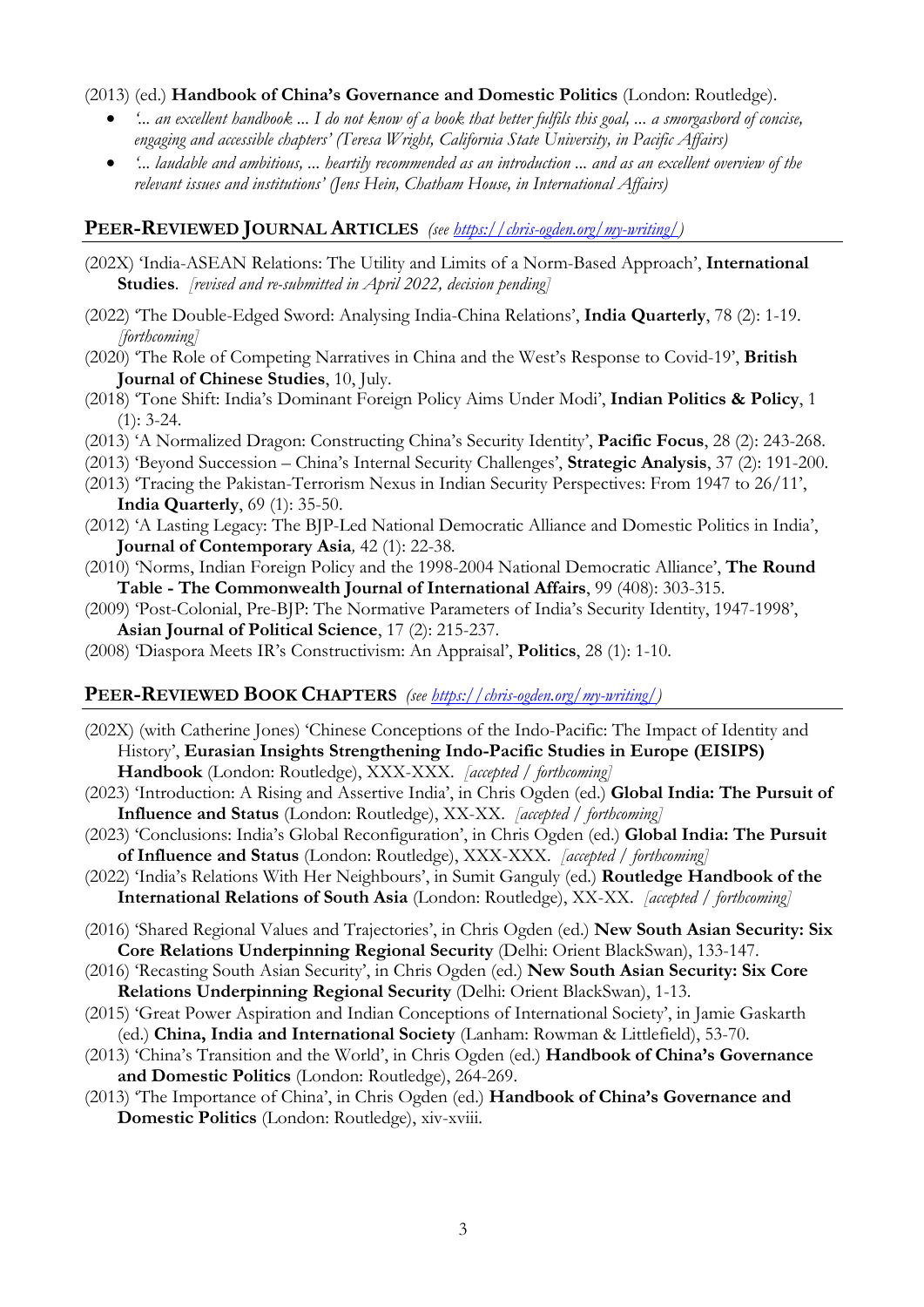- (2011) '*De Facto* Nuclear States: India The (Accepted) Gatecrasher', in Harsh V. Pant (ed.) **Handbook of Nuclear Proliferation** (London: Routledge), 149-160.
- (2011) 'India and Nuclear Weapons', in David Scott (ed.) **Handbook of India's International Relations** (London: Routledge), 290-300.
- (2011) 'International "Aspirations" of a Rising Power', in David Scott (ed.) **Handbook of India's International Relations** (London: Routledge), 3-13.

#### **POLICY BRIEFINGS** *(see https://chris-ogden.org/policy-briefings)*

- (2022) 'Authoritarianism on the Rise Across the World', **Oxford Analytica**.
- (2020) 'Beyond Territory: China's "Zhoubian" (Peripheral) Diplomacy in the South China Sea', **Foreign Policy Centre**.
- (2019) 'The Authoritarian-Populist Wave: Assertive China and A Post-Brexit World Order', **Foreign Policy Centre**.
- (2018) 'Thinking Big: Modi's Foreign Policy Priorities for India', **Foreign Policy Centre**.
- (2017) 'The Coming Storm: US-China Relations Under Trump', **Foreign Policy Centre**.
- (2014) '*Carpe Diem*: India's 2014 General Elections and the BJP-led NDA, **Foreign Policy Centre**.
- (2013) 'High Stakes Gambit: Regional Positions on the North Korea Nuclear Crisis', **Foreign Policy Centre**.
- (2012) 'China and India's Common Challenges *En Route* to Great Power', **Foreign Policy Centre**.
- (2010) 'India-China Relations and the Emergence of Af-Pak', **Foreign Policy Centre**.
- (2009) 'India's *Bharatiya Janata Party* (BJP) Contemplate Their Future', **Foreign Policy Centre**.

#### **INTERVIEWS / ANALYSIS / COMMENT** *(see https://chris-ogden.org/media/)*

- (2010 >) **50+ Invited Interviews** with global media groups such as *BBC Radio 4, Radio France*, *tbs eFM [South Korea]*, *Tasnim News [Iran], Sputnik International News [Russia]*, *STV [Live TV]*, *Talk Radio [Live Radio]*, *BBC Scotland [Live Radio], Russia Today [Live TV]*, *Daily Star;* & had to decline: *BBC World News*, *China Radio International / CGTN*, *CNN, Channel 13 (Argentina)*, *Sky News*, *City AM*, *TRT World [Turkey]*, *Focus Magazine [Ukraine]*, *WION (World Is One News) [India]*, *The Conversation*, *Bloomberg;*
- (2010 >) **50+ Analyses, Op-Eds and Comment Pieces** for assorted global news groups, think-tanks and policy organizations (often in print), including *The Guardian*, *e-International Relations*, *Institute for Art and Ideas (IAI), The Diplomat, openDemocracy, Adbusters, The Herald [Scotland]*, *The Courier [Scotland]*, *Sunday Post [Scotland]*, *Polity Press*, *The Cipher Brief, KCL Dialogue*, *Foreign Policy Research Centre Journal*;
- (2012 >) **40+ Comments** to leading media groups, including *China Daily, The Guardian, Deutsche Welle, Newsweek, The Scotsman, The National, The Sun, Daily Star, Myanmar Times, Daily Express, Voice of Russia;*

#### **CONSULTANCY** *(see https://chris-ogden.org/consultancy/)*

- (2018) for an Internal Policy Briefing: 'Indian National Security', **Foreign and Commonwealth Office, South Asia & Afghanistan Research Group, London**.
- (2018) for a Televised Documentary Series: 'China's Belt and Road Initiative', **Lion TV**.
- (2018) for a Feature Article: 'Border Demarcations Between India and China', **The Alpinist**.
- (2016) for an Internal Policy Briefing: 'China-Pakistan Economic Corridor', **India's Ministry of External Affairs, Pakistan-Afghanistan-Iran (PAI) Division, New Delhi**.
- (2014) for an Internal Policy Briefing: 'Evaluating Greatness: the Case of China and India', **High Commission of India, Commerce Division, Singapore**.
- (2013) for the Training of Military Officers (Colonels and Brigadiers from over 50 countries): 'The Asian Century', **Royal College of Defence Studies**, **UK Ministry of Defence**.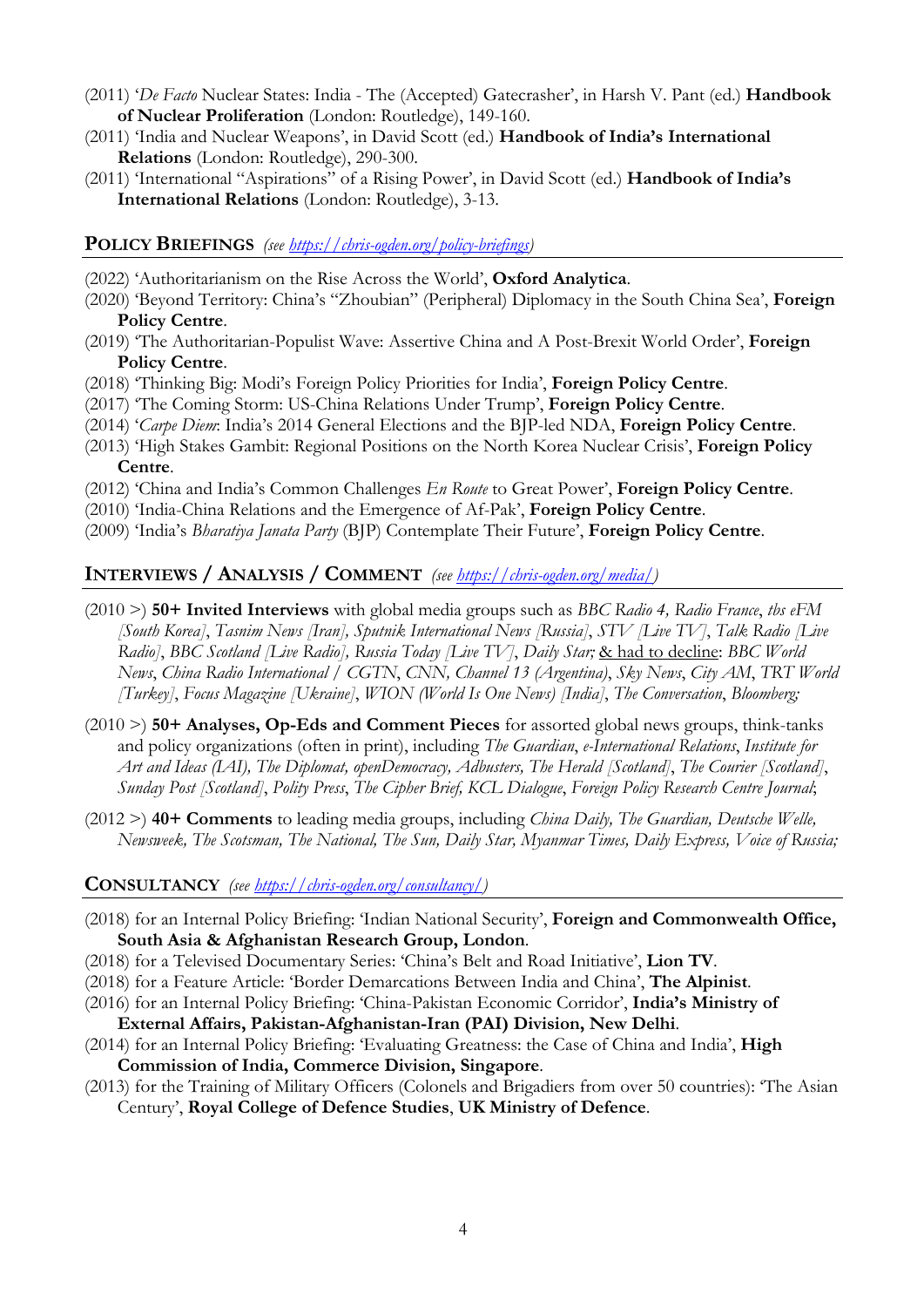# **INVITED TALKS / CONFERENCES / PANELS** *(see https://chris-ogden.org/public-engagement/)*

- (2018 >) **Founder**: of the **European Scholars of South Asian International Relations (ESSAIR)** annual conference and research / mentor network - its *Third Annual Conference* will be in June 2022;
- (2009 >) **Guest Speaker (63 invited talks)**: including at; *the Defence Academy of the United Kingdom*; *Foreign and Commonwealth Office (UK)*; *National University of Singapore*; *University of Melbourne*; *University of Sydney*; *Jamia Millia Islamia, Delhi*; *University of Bristol*; *Durham University*; *University of Edinburgh*; *University of Glasgow*; *King's College London*; *Catholic University of Louvain*; *University of Manchester*; *University of Nottingham*; *SOAS*; *St Lawrence University, New York*; *University of the Third Age*; *University of St Andrews*;

(2006 >) **Panel Convener** (**6 times**) / **Paper Presenter** (**15 times**) at leading global IR conferences;

# **EDITORIAL / PEER REVIEWER ACTIVITIES**

- (2019 >) **Associate Editor**: *India Review;*
- (2019 >) **Editorial Board Member**: *Asian Security; Asian Survey; Beacon Journal (Pakistan Navy War College); East Asia: An International Quarterly; India Quarterly; India Review (from 202X); International Affairs (Book Review Advisory Board) [from 2019-20, now disbanded]); South Asia Research; Third World Quarterly;*
- (2014 >) **Grant Reviewer**: *Economic & Social Research Council*; *Economic & Social Research Council Global Challenges Research Fund (GCRF)*; *Horizon 2020*; *Social Sciences and Humanities Research Council (SSHRC) of Canada; UKRI Future Leaders Fellowships (FLF);*
- (2014 >) **Manuscript Reviewer**: *Bloomsbury; Bristol UP; Chatham House / Brookings Press; Edinburgh UP; Hurst; IB Tauris; Kentucky UP*; *Manchester UP; Oxford UP (India); Oxford UP (UK); Oxford UP (United States); Palgrave (UK)*; *Palgrave-Macmillan (Australia)*; *Routledge (India); Routledge (UK)*; *SAGE (India);*
- (2010 >) **Journal Article Reviewer**: *Asian Journal of Political Science; Asian Journal of Comparative Politics; Asian Perspective; Asian Security; Asian Survey; British Journal of Politics and International Relations; Cambridge Review of International Relations; Canadian Journal of Political Science; Cooperation & Conflict; Commonwealth & Comparative Politics; Contemporary Politics; Contemporary Security Policy; Contemporary South Asia; Critical Studies on Terrorism; East Asia Forum (ANU); East Asia Forum Quarterly; European Journal of International Relations; Foreign Policy Analysis; Global Constitutionalism; Global Studies Quarterly; India Review; Indian Politics & Policy; International History Review; International Politics; International Spectator; International Relations; International Relations of the Asia-Pacific; Islamabad Policy Research Institute; International Affairs; International History Review; International Relations; International Studies Review; Issues & Studies - A Social Science Quarterly; Journal of Contemporary Asia; Journal of Current Chinese Affairs; Journal of Global Studies; Journal of Global Security Studies; Journal of Terrorism Research; Millennium; Modern Asian Studies; National Defence University of Pakistan; Pacific Focus; Pacific Review; Politics; Politics, Religion & Ideology; Review of International Studies; Rising Powers Quarterly; Security Studies; South Asia Research; Spectrum: Terrorism & Political Violence; Stosunki Międzynarodowe – International Relations; Strategic Analysis; Terrorism & Political Violence [Special Issue]; Third World Thematics; Violence: An International Journal;*
- (2004 >) **Book Reviewer** [all published]: *Asia Policy [Invited Roundtable]; Commonwealth & Comparative Politics; Contemporary South Asia [x2]; Diplomacy*  $\mathcal{O}$  *Statecraft; East Asia: An International Quarterly; Economic & Political Weekly; Intelligence and National Security; International Affairs; Pacific Affairs [x2];*

### **EXTERNAL APPOINTMENTS / AWARDS / ESTEEM**

- (2021 >) **Honorary Fellow**, *Centre for South Asian Studies*, *University of Edinburgh* [for a 4<sup>th</sup> time]
- (2018 >) **Senior Research Fellow**, *Foreign Policy Centre, London*
- (2016 >) **Country Expert** [**Advocate / Consultant on China**], *Refugee Legal Aid*
- (2015 >) **Visiting Scholar**, *Chinese University of Hong Kong*
- (2012 >) **Fellow**, *Higher Education Academy (HEA)*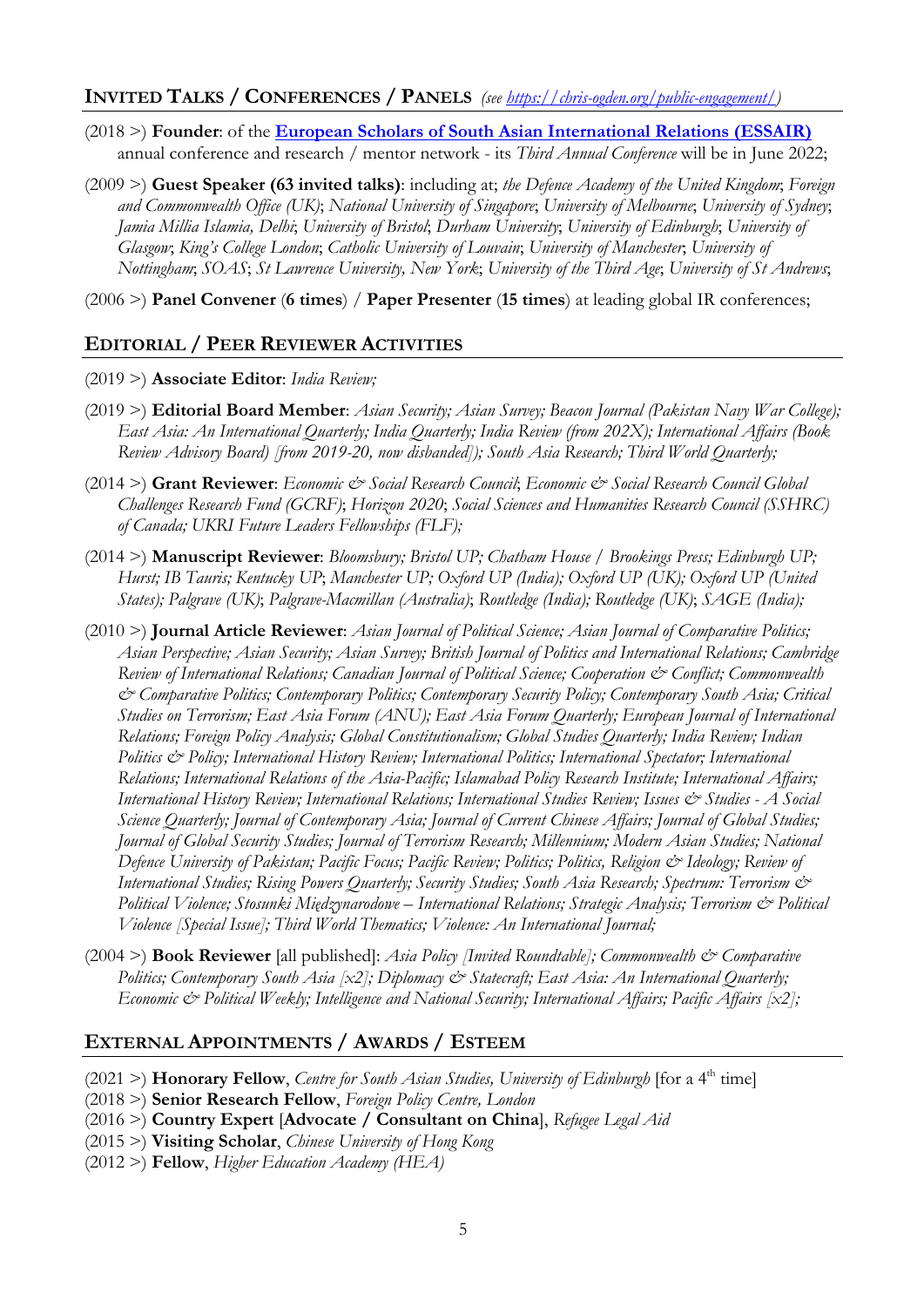# **GRANTS / FUNDING**

- (2021) 'India's Authoritarian Impulse: Domestic, Regional and Global Consequences', **Leverhulme Trust Research Fellowship**, £57,300.00. *[unsuccessful – 2-3% success rate]*
- (2021) 'India's Authoritarian Impulse: Domestic, Regional and Global Consequences', **BA/Leverhulme Trust Senior Research Fellowship**,  $\overline{f}$ , 59,533.00. *[unsuccessful – 5-7% success rate]*
- (2019) 'Eurasian Insights: Strengthening Indo-Pacific Studies in Europe (EISIPS)', **Erasmus+**, £30,333.00. *(as part of a €300,000.00 award to a consortium of seven Universities across Europe and Asia)*
- (2017) 'Authoritarianism Now', Leverhulme Major Research Fellowship, £157,526.00. *[unsuccessful 6-8% success rate]*
- (2017) 'Great Power Authoritarianism', British Academy Mid-Career Fellowship, c.£99,000.00. *[unsuccessful – 6-8% success rate]*
- (2013) 'Exploring the Past, Present and Future Trajectories of Chinese National Security', **Carnegie**  Trust Research Grants,  $f(2,190.00$ .
- (2012) 'Professional Development Funding', **Centre for Academic, Professional and Organisational Development (CAPOD)**,  $\ddot{\textit{f}}$  200.00.
- (2012) 'Past as Prologue Exploring the Origins of Chinese Foreign Policy', **Santander Early Career Researcher Grant**,  $f,1,000.00$ .
- (2011) 'The Role of Identity in China's Security and Foreign-Policy Making', **Carnegie Trust Research Grants***,*  $\ddagger$ 2,120.00.

# **TEACHING / PEDAGOGICAL ACTIVITIES**

Since 2012, I have been recognized as a **Fellow** by the UK's **Higher Education Academy (HEA)** for my teaching and professional abilities. My teaching remit regularly includes utilising these key skills:

- **independently designing** reading lists, module booklets, PowerPoint lecture slides and hand-outs appropriate to the different audiences / level of students to whom I am teaching different topics;
- **enhancing student skills** through written feedback for all presentations given by my students;
- **ensuring that I am accessible to students** via regularly scheduled Office Hours, promptly responding to emails, and providing detailed, constructive and timely feedback on all written work;
- **marking / re-marking** essays, examination scripts and dissertations including working with colleagues regarding cases of plagiarism (& using Turnitin / Urkund) - as well as exam moderation;
- **effectively liaising** with administrative colleagues concerning prompt essay collection / return of scripts / marks, recording attendance, and scheduling all marking, examination & feedback needs;
- **using** roleplaying & interactive activities to enhance teaching engagement, impact and enjoyment;
- **\* successfully carrying out hybrid teaching** (including lectures and seminars) during the Covid-19 pandemic to a simultaneous mix of in-person and on-line students via the use of MS Teams;

#### **> TEACHING-ORIENTATED RESEARCH AND INNOVATIONS:**

- my major research interests have critically informed three of my recent projects **Great Power Attributes**; **Dictionary of Politics & International Relations in China**; and **Dictionary of Politics & International Relations in India** – which define scholarly explanations in these fields;
- my **Handbook of China's Governance & Domestic Politics** (2013) appeared in paperback in 2015, making it accessible to ever more students / teachers, and confirmed its pedagogical utility;
- upcoming projects, such as a **BBC Documentary** on **'Modi's India'** and a **Card Game** on great powers (**'Hegemon'**, currently being play-tested), will also shape / inform learning on these topics;

### **> TAUGHT MODULES AT ST ANDREWS (UNDERGRADUATE):**

(2010 >) **IR1006: Foreign Policy Analysis and International Security** [as part of School team]:

• **deliver lectures** across 3 sessions on contemporary *Indian / Chinese Foreign Policy* to over 350 first year students as part of a core introductory module within the School of International Relations;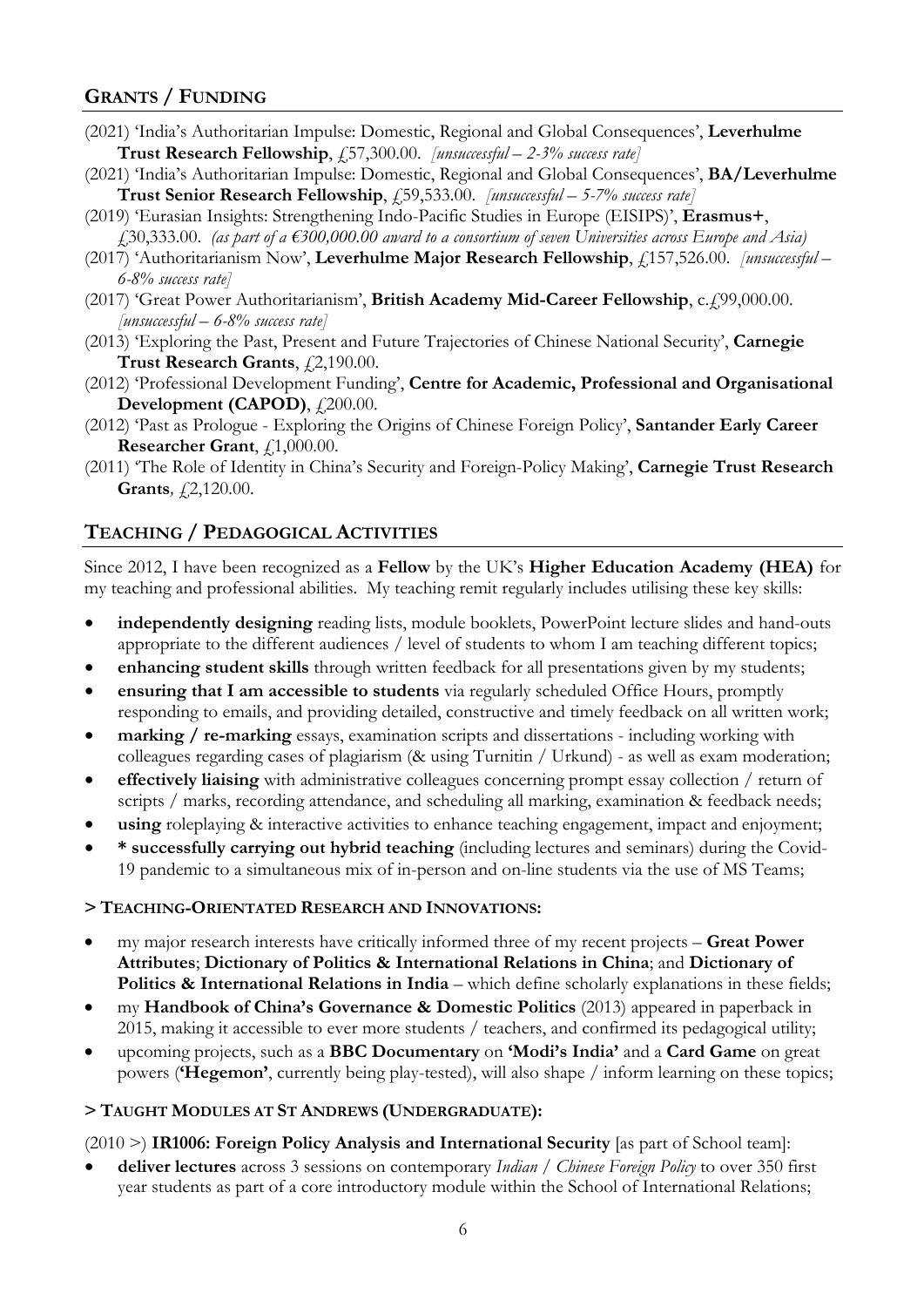• **proactively apply** my research-led teaching ethos and practice by delivering specifically designed lectures that are highly engaging, contemporarily relevant and thought-provoking in nature;

# (2010 >) **IR3046: Foreign Policy of Modern China** [module convener]:

- **revamped / updated** to produce a more engaging, theoretically / empirically structured and globally relevant module, especially concerning corruption, environmental and security challenges;
- **utilised** to provide a springboard for producing new directions in my own research concerning Chinese foreign policy, and to bolster student learning on a subject of current day importance;

# (2012 >) **IR4545: Indian Foreign Policy** [module convener]:

- **introduced as an entirely original module**  the first of its kind in the EU that focuses on the contemporary emergence of India and its foreign policy ambitions as a transitioning great power;
- **emblematic of** my research-led teaching whereby my core research interests translate into innovative learning opportunities, supported by a textbook I specifically wrote for this module;

# (2010 >) **IR4099: Undergraduate Dissertation** [as part of School team]:

- facilitate student-led research on topics mainly relating to modern-day South Asia and East Asia;
- **provide** regular / structured brainstorming, discussion and feedback sessions for the successful researching, writing and completion of **5-6** 12,000-word Undergraduate Dissertations every year;

# **> TAUGHT MODULES AT ST ANDREWS (POSTGRADUATE):**

# (2011 >) **IR5040: Emergent Great Powers** [module convener]:

- **conceived as an entirely new / dynamic module**, in terms of subject matter, and empirical / comparative / theoretical focus – it has no equivalent at any other University anywhere in the world;
- **typifies** my research-led teaching whereby my research translates into pioneering new learning opportunities, supported by a single-authored monograph I specifically wrote around this module;

# (2010 >) **IR5099: Postgraduate Dissertation** [as part of School team]:

- **supervise** student-led research on topics mainly relating to the study of South Asia and East Asia;
- **assist** regular / structured brainstorming, discussion and feedback sessions for the successful researching, writing and completion of **2-4** 12,000-word Postgraduate Dissertations per year;

# (2015-7) **IR5036: Critical Security Studies** [module convener / co-convener]:

- **comprehensively reconceptualized** this module in order to give students a much more rigorous, informative and theoretically challenging appreciation of current debates in critical security studies;
- **led to successfully re-establishing the School's MLitt in International Security Studies**, and used diverse research expertise from across the School as part of a novel team-teaching approach;
- **volunteering for this role**, I displayed **collegiality & commitment** to enhancing the School's PG teaching, and took responsibility to advance teaching remits in a specific programme of study;

# **> TEACHING ACTIVITIES OUTSIDE ST ANDREWS:**

(2015 >) **South Asian Studies** (Guest Lecturer, **University of Edinburgh**). *[invited]*

(2015) **Chinese Governance & Politics** (Visiting Scholar / Lecturer, **Chinese University of Hong Kong**). *[taught as part of an International Summer School – appointed after competitive application]*

# **PHD SUPERVISION / EXTERNAL EXAMINATIONS**

# **> COMPLETED PHD SUPERVISIONS (AS FIRST SUPERVISOR):**

(2020) Fayaz Kacho: 'Militarisation and Identity Formation: A Case Study of Kashmir (1989-2019)';

- (2018) Piyanat Soikham: 'Indian Soft Power Towards South East Asia';
- (2015) Tim Steinecke: 'China's State-Related Overseas Capital Investment Projects';
- (2014) Matthew Funaiole: 'History & Hierarchy: The Foreign Policy Evolution of Modern Japan';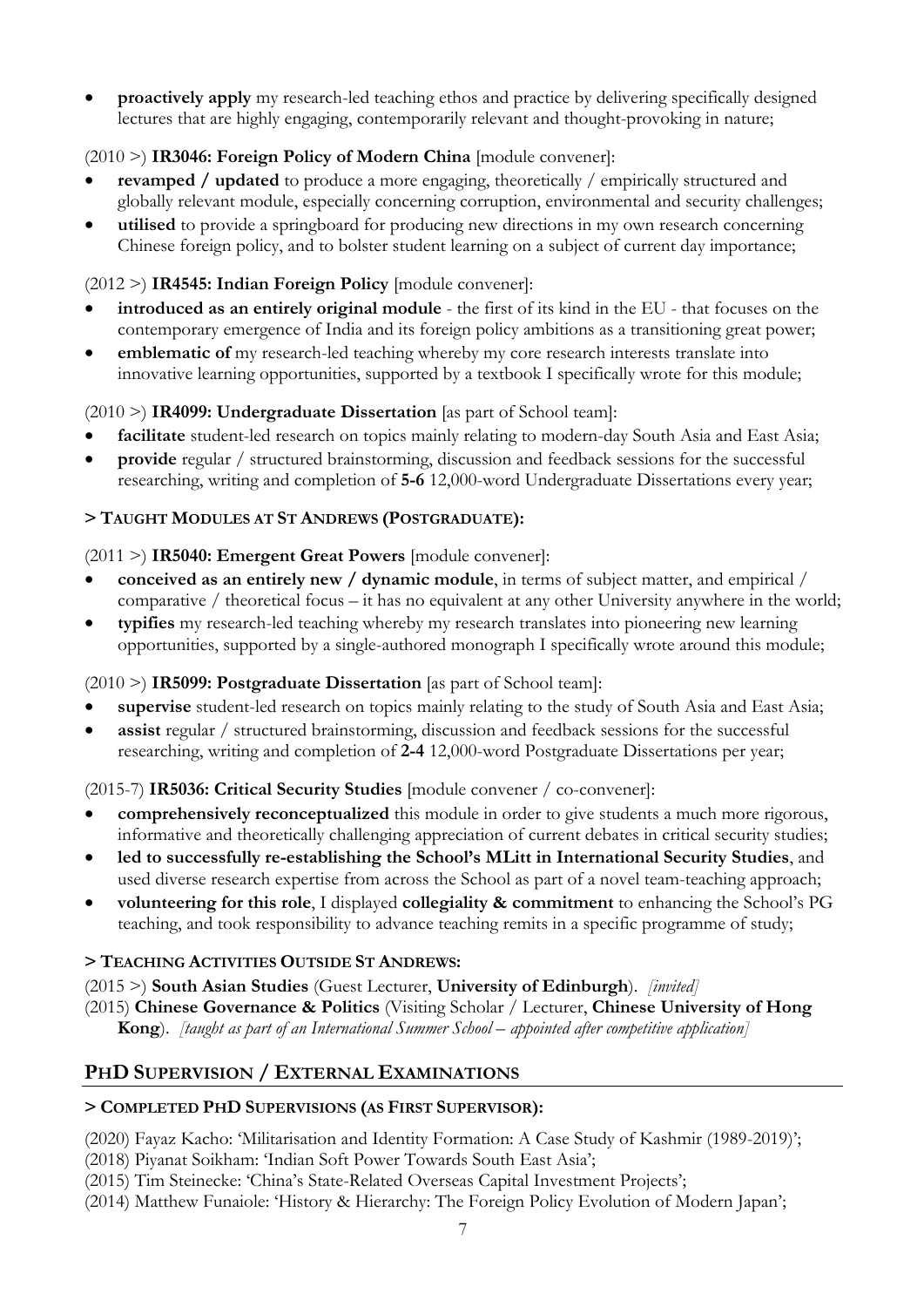#### **> CURRENT PHD / MPHIL SUPERVISIONS:**

- (2021 >) Mark Bhaskar: 'The New Empires: The Imperial Strategies of Modern China, Turkey, and Iran' *[PhD First Supervisor]*;
- (2021 >) Manxi Cheng: 'The Transformation of Chinese National Identity and its Implications for International Politics' *[PhD First Supervisor]*;
- (2021 >) Rupert Schulenburg: 'Assessing the "China Threat" Theory' *[MPhil First Supervisor]*;
- (2017 >) Federico Solfrini: 'Constructing North Korea's Foreign Policy' *[PhD First Supervisor]*;
- (2018 >) Ruo Xi Wang: 'China in United Nations Peacekeeping Operations' *[PhD Second Supervisor]*;
- (2017 >) Chaeyoung Yong: 'Sovereignty Recognition Games in East Asia' *[PhD Second Supervisor]*;

#### **> EXTERNAL PHD EXAMINATIONS:**

- (2019) Ivan Lidarev: 'Playing the Border Card: The Sino-Indian Territorial Dispute as a Game of Bargaining Leverage', **King's College London**.
- (2018) Ales Karmazin: 'Non-Western Approaches to Statehood: The Cases of China and India', **Charles University, Prague**.
- (2017) Ananya Chatterjee: 'India's Security After the Cold War', **University of Reading**. [MPhil]
- (2015) Tseng Lan-Shu: 'Transformation of Sino-Indian Relations, '88-'13', **University of Nottingham**.
- (2015) Avinash Paliwal: 'Sources of Change in India's Afghan Policy, '96-'14', **King's College London**.
- (2015) Ananya Chatterjee: 'India's Defence and Security Policies Since 1991', **University of Reading**.
- (2014) Phan-Orn Powcharoen: 'Rationality or Irrationality? Deterrence in the Survival Strategy of the North Korean Regime', **Durham University**.

## **LEADERSHIP / SERVICE / ADMINISTRATION**

#### **> PRESENT ROLES:**

#### (2020 >) **School Director of Postgraduate Taught Students**:

- **manage** the running of the School's six MLitt Programmes (and their individual conveners), along with an annual cohort of over 90 postgraduate students from across the UK, the EU & the world;
- **provide** energetic, reliable and respected leadership, and pastoral support, to colleagues & students;
- **established** three new MPhil Programmes to enhance / streamline our PG research offerings;
- **responsible** for providing critical oversight and the signing off of all annual MLitt offers;
- **sit** on the **School's Management Committee** (consisting of all senior administrative roles) to **contribute** administrative insights, **support** brainstorming and innovation & **ensure** the continued successful running of the School across undergraduate / postgraduate (taught and research) levels;
- **represent** the School and **liaise** with the PG student body about teaching and bureaucratic issues, and act as a pivotal figure who successfully augments student satisfaction concerning PG studies;
- **attend** University-wide Director of Postgraduate Taught Students as the School's representative;
- **review, proof-read and correct** University prospectus / marketing /course catalogue material;

### (2020 > / 2011-7) **Teaching, Learning, Assessment and Feedback (TLAF) Committee**:

• **advise / discuss** matters with senior colleagues about teaching, learning & assessment policy, including the design, nature and expansion of the School's teaching curriculum, seminar activities, module assessments, lecture delivery and appraisal methods at undergraduate / postgraduate level;

#### (2016 >) **Mentor for Academic Staff** (across several Scottish Universities):

- **mentor colleagues** in the earlier stages of their careers, providing constructive guidance and structured support in order to define, achieve and fulfil mentees' professional developmental goals;
- **advise, guide, counsel, empower, support, advocate & encourage** colleagues on a 1-to-1 basis;
- **contribute** to the cross-institutional *Teaching, Research and Academic Mentoring Scheme* between Dundee University, the University of St Andrews, the University of Abertay and the Glasgow School of Art;